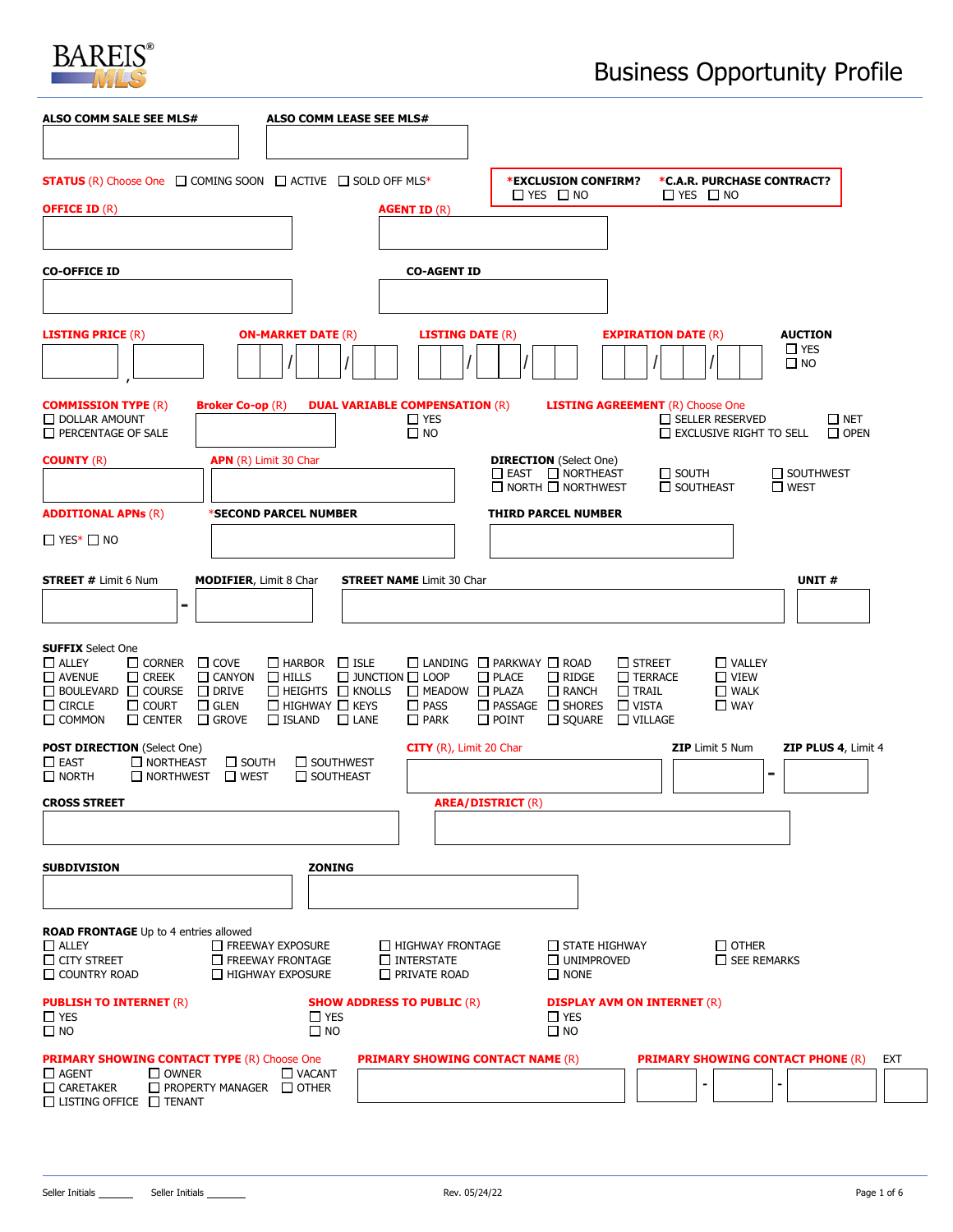

## Business Opportunity Profile

|                                                                                                                                                                                                                                                          | SECONDARY SHOWING CONTACT TYPE*                                                                                        |                                                                                                 | <b>SECONDARY SHOWING CONTACT NAME</b>                                                                                                                                                      | <b>SECONDARY SHOWING CONTACT PHONE</b><br><b>EXT</b>     |                                                                                                    |  |  |
|----------------------------------------------------------------------------------------------------------------------------------------------------------------------------------------------------------------------------------------------------------|------------------------------------------------------------------------------------------------------------------------|-------------------------------------------------------------------------------------------------|--------------------------------------------------------------------------------------------------------------------------------------------------------------------------------------------|----------------------------------------------------------|----------------------------------------------------------------------------------------------------|--|--|
| $\Box$ AGENT<br>$\square$ OWNER<br>$\Box$ CARETAKER                                                                                                                                                                                                      | $\Box$ VACANT<br>$\Box$ PROPERTY MANAGER $\Box$ OTHER<br>$\Box$ LISTING OFFICE $\Box$ TENANT                           |                                                                                                 |                                                                                                                                                                                            |                                                          |                                                                                                    |  |  |
|                                                                                                                                                                                                                                                          |                                                                                                                        |                                                                                                 | *Secondary contact name and phone required if a contact type is selected                                                                                                                   |                                                          |                                                                                                    |  |  |
| <b>SHOWING INSTRUCTIONS (R) Up to 8 entries allowed</b><br>$\Box$ 24-HOURS NOTICE<br>APPOINTMENT ONLY<br>$\Box$ CALL $1^{ST}$ LOCKBOX<br>$\Box$ CALL SHOWING CONTACT<br>$\Box$ DO NOT DISTURB EMPLOYEES<br>$\Box$ DO NOT GO DIRECT<br>$\Box$ DO NOT SHOW | $\Box$ DRIVE BY ONLY<br>GATE CODE PROVIDED<br><b>IBOX-SPECIAL CODE</b><br>$\Box$ KEY IN OFFICE<br>$\Box$ LEAVE CARD    | $\Box$ GO DIRECT-BUSINESS HOURS<br>LISTING AGENT MUST BE PRESENT                                | $\Box$ NO PHOTOS ALLOWED<br>NON DISCLOSURE REQUIRED<br>PETS-SEE CONFIDENTIAL REMARKS<br>$\Box$ RESTRICTED HOURS<br>□ SECURITY SYSTEM<br>$\Box$ SUPRA IBOX<br>SURVEILLANCE EQUIPMENT IN USE |                                                          | TEXT SHOWING CONTACT<br>$\Box$ VACANT<br>VACANT W/LOCKBOX<br>$\Box$ OTHER<br>$\square$ SEE REMARKS |  |  |
| <b>LOCKBOX LOCATION 60 Characters Maximum</b>                                                                                                                                                                                                            |                                                                                                                        |                                                                                                 |                                                                                                                                                                                            |                                                          |                                                                                                    |  |  |
| <b>DIRECTIONS TO PROPERTY (R) 500 Characters Maximum</b><br><b>APPROX SQFT</b>                                                                                                                                                                           | <b>SQFT SOURCE</b> Choose One<br>AGAINST CO. POLICY                                                                    | ASSESSOR AUTO-FILL                                                                              | GRAPHIC ARTIST                                                                                                                                                                             |                                                          | $\Box$ NOT VERIFIED                                                                                |  |  |
|                                                                                                                                                                                                                                                          | $\Box$ APPRAISER<br>$\Box$ ARCHITECT<br>ASSESSOR AGENT-FILL                                                            | $\Box$ BROKER<br>$\Box$ BUILDER<br>$\Box$ CONDO MAP                                             | MEASURED BY AGENT<br>$\Box$ NOT AVAILABLE                                                                                                                                                  | HOUSING COMMUNITY DEVELOPMENT                            | $\Box$ OWNER<br>$\Box$ VERIFIED                                                                    |  |  |
| <b>LOT SIZE</b><br>$\Box$ SQFT $\Box$ ACRES                                                                                                                                                                                                              | <b>LOT SIZE SOURCE Choose One</b><br>AGAINST CO. POLICY<br>$\Box$ APPRAISER<br>$\Box$ ARCHITECT<br>ASSESSOR AGENT-FILL | ASSESSOR AUTO-FILL<br>$\Box$ BUILDER<br>$\Box$ GRAPHIC ARTIST<br>MEASURED BY AGENT              | NOT AVAILABLE<br>$\Box$ NOT VERIFIED<br>$\Box$ OWNER<br>$\Box$ VERIFIED                                                                                                                    |                                                          |                                                                                                    |  |  |
| <b>STORIES</b>                                                                                                                                                                                                                                           |                                                                                                                        |                                                                                                 |                                                                                                                                                                                            |                                                          |                                                                                                    |  |  |
| <b>SPECIAL LISTING CONDITIONS (R) Up to 5 entries allowed</b><br>$\Box$ HUD OWNED<br>NOTICE OF DEFAULT<br>$\Box$ PENDING LITIGATION                                                                                                                      | $\Box$ PROBATE LISTING<br>REAL ESTATE OWNED<br>$\Box$ RELEASE CLAUSE                                                   | $\Box$ SHORT SALE<br>SUBJECT TO COURT CONFIRMATION<br>$\Box$ SUBJECT TO LENDER CONFIRMATION     |                                                                                                                                                                                            | SUCCESSOR TRUSTEE SALE<br>$\square$ NONE<br>$\Box$ OTHER |                                                                                                    |  |  |
| PROPERTY CONDITION Up to 9 entries allowed<br>EXTERIOR-EXCELLENT<br>$\Box$ EXTERIOR-FAIR<br>$\Box$ EXTERIOR-GOOD<br>EXTERIOR-VERY GOOD                                                                                                                   | $\Box$ FIXER<br>INTERIOR-EXCELLENT<br>$\Box$ INTERIOR-FAIR<br>INTERIOR-GOOD                                            | INTERIOR-VERY GOOD<br>$\Box$ NEW CONSTRUCTION<br>$\Box$ UNDER CONSTRUCTION<br>UPDATED/REMODELED | $\Box$ VARIES BY UNIT<br>T YARD ACCESSIBLE<br>YARD DIRT<br>YARD FENCED                                                                                                                     |                                                          | $\Box$ YARD GRAVEL<br>$\Box$ YARD PAVED<br>$\Box$ SEE REMARKS                                      |  |  |
| PRIVATE REMARKS 1,300 Characters Maximum Note: Mixed case required                                                                                                                                                                                       |                                                                                                                        |                                                                                                 |                                                                                                                                                                                            |                                                          |                                                                                                    |  |  |
|                                                                                                                                                                                                                                                          |                                                                                                                        |                                                                                                 |                                                                                                                                                                                            |                                                          |                                                                                                    |  |  |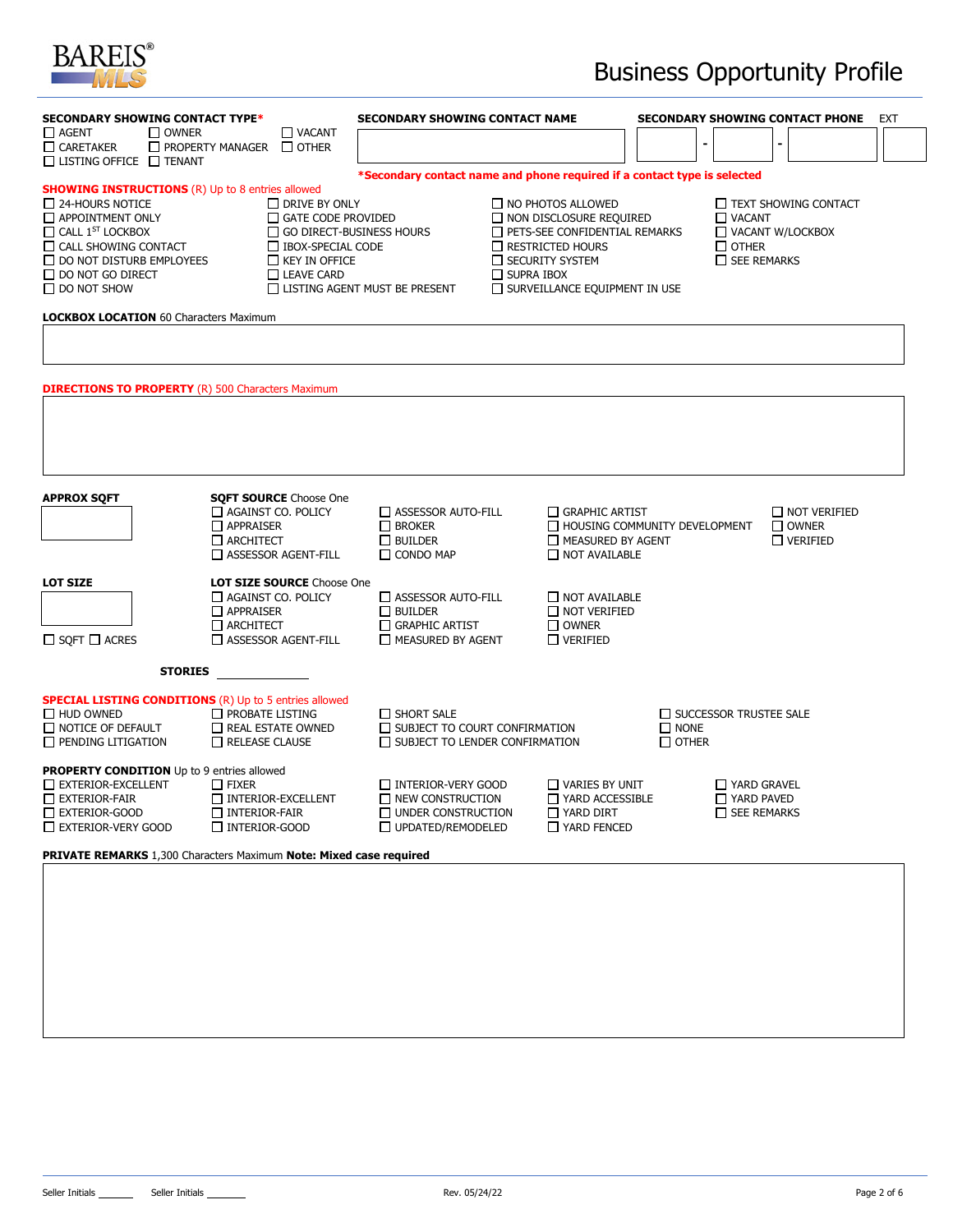

**PUBLIC REMARKS** 1,000 Characters Maximum **Note: Mixed case required**

| <b>BUSINESS TYPE</b> (R) Up to 5 entries allowed                                                                                         |                                                                                 |                                                                                           |                                                                                |                                                                            |  |  |  |  |  |
|------------------------------------------------------------------------------------------------------------------------------------------|---------------------------------------------------------------------------------|-------------------------------------------------------------------------------------------|--------------------------------------------------------------------------------|----------------------------------------------------------------------------|--|--|--|--|--|
| ADVERTISING                                                                                                                              | $\Box$ CABINETS                                                                 | <b>EMPLOYMENT</b>                                                                         | $\Box$ LANDSCAPING                                                             | $\Box$ RETAIL                                                              |  |  |  |  |  |
| $\Box$ AGRICULTURE                                                                                                                       | $\Box$ CANDY/COOKIE                                                             | $\Box$ FAST FOOD                                                                          | LAUNDROMAT                                                                     | SADDLERY/HARNESS                                                           |  |  |  |  |  |
| $\Box$ ANIMAL GROOMING                                                                                                                   | $\Box$ CAR WASH                                                                 | $\Box$ FINANCIAL                                                                          | $\Box$ LIQUOR STORE                                                            | $\Box$ SMOKE SHOP                                                          |  |  |  |  |  |
| $\Box$ APPLIANCES<br>$\Box$ AQUARIUM SUPPLIES                                                                                            | $\Box$ CARPET/TILE<br>$\Box$ Child Care                                         | $\Box$ FITNESS<br>$\Box$ FLORIST/NURSERY                                                  | $\Box$ LOCKSMITH<br>MANUFACTURING                                              | $\Box$ Sporting goods<br>$\Box$ STORAGE                                    |  |  |  |  |  |
| $\Box$ ARTS & ENTERTAINMENT                                                                                                              | $\Box$ Church                                                                   | □ FOOD & BEVERAGE                                                                         | $\Box$ MEDICAL                                                                 | $\Box$ toys                                                                |  |  |  |  |  |
| $\Box$ AUTO BODY                                                                                                                         | $\Box$ CLOTHING                                                                 | $\Box$ FOREST RESERVE                                                                     | $\Box$ MOBILE/TRAILER PARK                                                     | $\Box$ TRANSPORTATION                                                      |  |  |  |  |  |
| $\Box$ AUTO DEALER                                                                                                                       | $\Box$ COMPUTER                                                                 | $\Box$ FRANCHISE                                                                          | $\Box$ MUSIC                                                                   | $\Box$ TRAVEL                                                              |  |  |  |  |  |
| $\Box$ AUTO GLASS                                                                                                                        | $\Box$ CONSTRUCTION/CONTRACTOR                                                  | $\Box$ FURNITURE                                                                          | $\Box$ OFFICE SUPPLY                                                           | UPHOLSTERY                                                                 |  |  |  |  |  |
| $\Box$ AUTO PARTS                                                                                                                        | CONVALESCENT                                                                    | $\Box$ GAS STATION                                                                        | $\Box$ PAINTS                                                                  | $\sqcup$ utility                                                           |  |  |  |  |  |
| $\Box$ AUTO RENT/LEASE                                                                                                                   | $\Box$ CONVENIENCE STORE                                                        | $\Box$ GIFT SHOP                                                                          | $\Box$ PARKING                                                                 | $\Box$ VARIETY                                                             |  |  |  |  |  |
| AUTO REPAIR-SPECIALTY                                                                                                                    | $\Box$ DANCE STUDIO                                                             | $\Box$ GROCERY                                                                            | PET HOSPITAL/KENNEL                                                            | $\Box$ video                                                               |  |  |  |  |  |
| $\Box$ AUTO SERVICE<br>$\Box$ AUTO STEREO/ALARM                                                                                          | $\Box$ DECORATOR<br>$\Box$ DELI/CATERING                                        | $\Box$ HARDWARE<br>$\Box$ HEALTH FOOD                                                     | $\Box$ PET STORE<br>$\Box$ PHOTOGRAPHER                                        | $\Box$ WALLPAPER<br>$\Box$ WAREHOUSE                                       |  |  |  |  |  |
| $\Box$ AUTO TIRES                                                                                                                        | $\Box$ DENTAL                                                                   | $\Box$ HEALTH SERVICES                                                                    | $\Box$ PIZZA                                                                   | $\Box$ WHOLESALE                                                           |  |  |  |  |  |
| AUTO WRECKING                                                                                                                            | $\Box$ DISPENSARY                                                               | $\Box$ HOBBY                                                                              | $\Box$ PRINTING                                                                | $\Box$ WINERY                                                              |  |  |  |  |  |
| $\Box$ BAKERY                                                                                                                            | $\Box$ distribution                                                             | $\Box$ HOME CLEANER                                                                       | $\Box$ PROFESSIONAL SERVICE                                                    | $\Box$ OTHER                                                               |  |  |  |  |  |
| $\Box$ BAR/TAVERN/LOUNGE                                                                                                                 | $\Box$ DOUGHNUT                                                                 | $\Box$ HOSPITALITY                                                                        | $\Box$ REAL ESTATE                                                             | $\Box$ SEE REMARKS                                                         |  |  |  |  |  |
| <b>BARBER/BEAUTY</b>                                                                                                                     | $\Box$ DRUGSTORE                                                                | $\Box$ HOTEL/MOTEL                                                                        | $\Box$ RECREATION                                                              |                                                                            |  |  |  |  |  |
| □ BED & BREAKFAST<br><b>BOOKS/CARDS/STATIONARY</b>                                                                                       | $\Box$ DRY CLEANER<br>$\Box$ EDUCATION/SCHOOL                                   | □ ICE CREAM/FROZEN YOGURT<br>$\Box$ INDUSTRIAL                                            | $\Box$ RENTAL<br>$\Box$ RESIDENTIAL CARE                                       |                                                                            |  |  |  |  |  |
| $\Box$ BUTCHER                                                                                                                           | $\Box$ ELECTRONICS                                                              | $\square$ JEWELRY                                                                         | $\Box$ RESTAURANT                                                              |                                                                            |  |  |  |  |  |
|                                                                                                                                          |                                                                                 |                                                                                           |                                                                                |                                                                            |  |  |  |  |  |
| <b>DAYS OF OPERATION</b> Up to 8 entries allowed<br>CLOSED SATURDAY<br>$\Box$ CLOSED SUNDAY<br>$\Box$ EVENINGS ONLY<br>$\Box$ OPEN 1 DAY | OPEN 2 DAYS<br>$\Box$ OPEN 24 HOURS<br>$\Box$ OPEN 3 DAYS<br>$\Box$ OPEN 4 DAYS | $\Box$ OPEN 5 DAYS<br>$\Box$ OPEN 6 DAYS<br>$\Box$ OPEN 7 DAYS<br>$\Box$ OPEN 8 HOURS/DAY | $\Box$ OPEN 8+ HOURS/DAY<br>OPEN MONDAY-FRIDAY<br>OPEN SATURDAY<br>OPEN SUNDAY | $\Box$ OPEN-8 HOURS/DAY<br>SEASONAL<br>$\Box$ VARIED<br>$\Box$ SEE REMARKS |  |  |  |  |  |
| <b>TRANSACTION TYPE</b>                                                                                                                  | $\Box$ Exchange                                                                 | $\Box$ For Lease<br>$\Box$ For Sale                                                       | $\Box$ Option                                                                  | $\Box$ Other                                                               |  |  |  |  |  |
| <b>BUSINESS NAME</b>                                                                                                                     |                                                                                 |                                                                                           |                                                                                |                                                                            |  |  |  |  |  |
| <b>YEAR ESTABLISHED</b>                                                                                                                  |                                                                                 | <b>YEARS ON OPTION</b>                                                                    |                                                                                | <b>YEARS OWNED</b>                                                         |  |  |  |  |  |
| <b>REASON FOR SELLING</b> Up to 2 entries allowed                                                                                        |                                                                                 |                                                                                           | <b>TENANT PAYS</b>                                                             |                                                                            |  |  |  |  |  |
| $\Box$ HEATH                                                                                                                             | $\Box$ SALE<br>$\Box$ PERSONAL                                                  | $\square$ other                                                                           | $\square$ NO                                                                   |                                                                            |  |  |  |  |  |
| $\Box$ OWNS OTHER BUSINESS                                                                                                               | $\Box$ TRANSFER<br>$\Box$ RETIREMENT                                            |                                                                                           | $\Box$ YES                                                                     |                                                                            |  |  |  |  |  |
|                                                                                                                                          |                                                                                 |                                                                                           |                                                                                |                                                                            |  |  |  |  |  |
| <b>TENANT PAYS</b> (R) Up to 10 entries allowed<br>$\Box$ CABLE TV                                                                       | $\Box$ GAS                                                                      | $\Box$ LIABILITY INSURANCE                                                                | $\Box$ SEWER                                                                   | $\Box$ WATER                                                               |  |  |  |  |  |
| □ COMMON AREA MAINTENANCE                                                                                                                | GLASS INSURANCE                                                                 | MERCHANT ASSOCIATION                                                                      | $\Box$ SITE MAINTENANCE                                                        | $\Box$ NONE                                                                |  |  |  |  |  |
| $\Box$ ELECTRICITY                                                                                                                       | HVAC MAINTENANCE                                                                | $\square$ oil                                                                             | $\Box$ TAX INCREASES                                                           | $\Box$ OTHER                                                               |  |  |  |  |  |
| $\Box$ ELEVATOR                                                                                                                          | INTERIOR MAINTENANCE                                                            | $\Box$ PROPANE                                                                            | $\Box$ TAXES                                                                   |                                                                            |  |  |  |  |  |
| $\Box$ EXTERIOR MAINTENANCE<br>$\Box$ FIRE INSURANCE                                                                                     | $\Box$ INTERNET<br>$\Box$ JANITORIAL SERVICE                                    | $\Box$ ROOF<br>$\Box$ SECURITY                                                            | $\Box$ TELEPHONE<br>$\Box$ TRASH COLLECTION                                    |                                                                            |  |  |  |  |  |
|                                                                                                                                          |                                                                                 |                                                                                           |                                                                                |                                                                            |  |  |  |  |  |
| <b>SPECIAL LICENSES</b> (R) Up to 8 entries allowed                                                                                      |                                                                                 |                                                                                           |                                                                                |                                                                            |  |  |  |  |  |
| $\Box$ BEER/WINE                                                                                                                         | $\Box$ EXISTING LICENSE                                                         | $\Box$ Liquor                                                                             | $\Box$ LIQUOR-OFF SALE                                                         | $\Box$ OTHER                                                               |  |  |  |  |  |
|                                                                                                                                          |                                                                                 |                                                                                           |                                                                                |                                                                            |  |  |  |  |  |
|                                                                                                                                          |                                                                                 |                                                                                           |                                                                                |                                                                            |  |  |  |  |  |
| <b>SPECIAL INFORMATION</b> Up to 5 entries allowed<br>$\Box$ RE MAY NOT CONFORM TO CODE<br>$\Box$ SELLER RETAIN RE OWNED                 | $\Box$ SUBJECT TO BANKRUPTCY COURT                                              | $\Box$ SPECIAL OPERATOR LICENSE REQUIRED                                                  | $\Box$ TRADE NAME FILED<br>$\Box$ OTHER                                        |                                                                            |  |  |  |  |  |
|                                                                                                                                          |                                                                                 |                                                                                           |                                                                                |                                                                            |  |  |  |  |  |
| <b>LABOR INFORMATION</b> Up to 3 entries allowed                                                                                         |                                                                                 |                                                                                           |                                                                                |                                                                            |  |  |  |  |  |
| $\Box$ BUSINESS<br>$\Box$ ENTERTAINMENT                                                                                                  | $\Box$ FOOD<br>$\Box$ FRANCHISE                                                 | $\Box$ LIQUOR 5 YEARS OR LESS<br>$\Box$ LIOUOR LICENSE 5+ YEARS                           | $\Box$ LIQUOR-ON SALE<br>$\Box$ NONE                                           |                                                                            |  |  |  |  |  |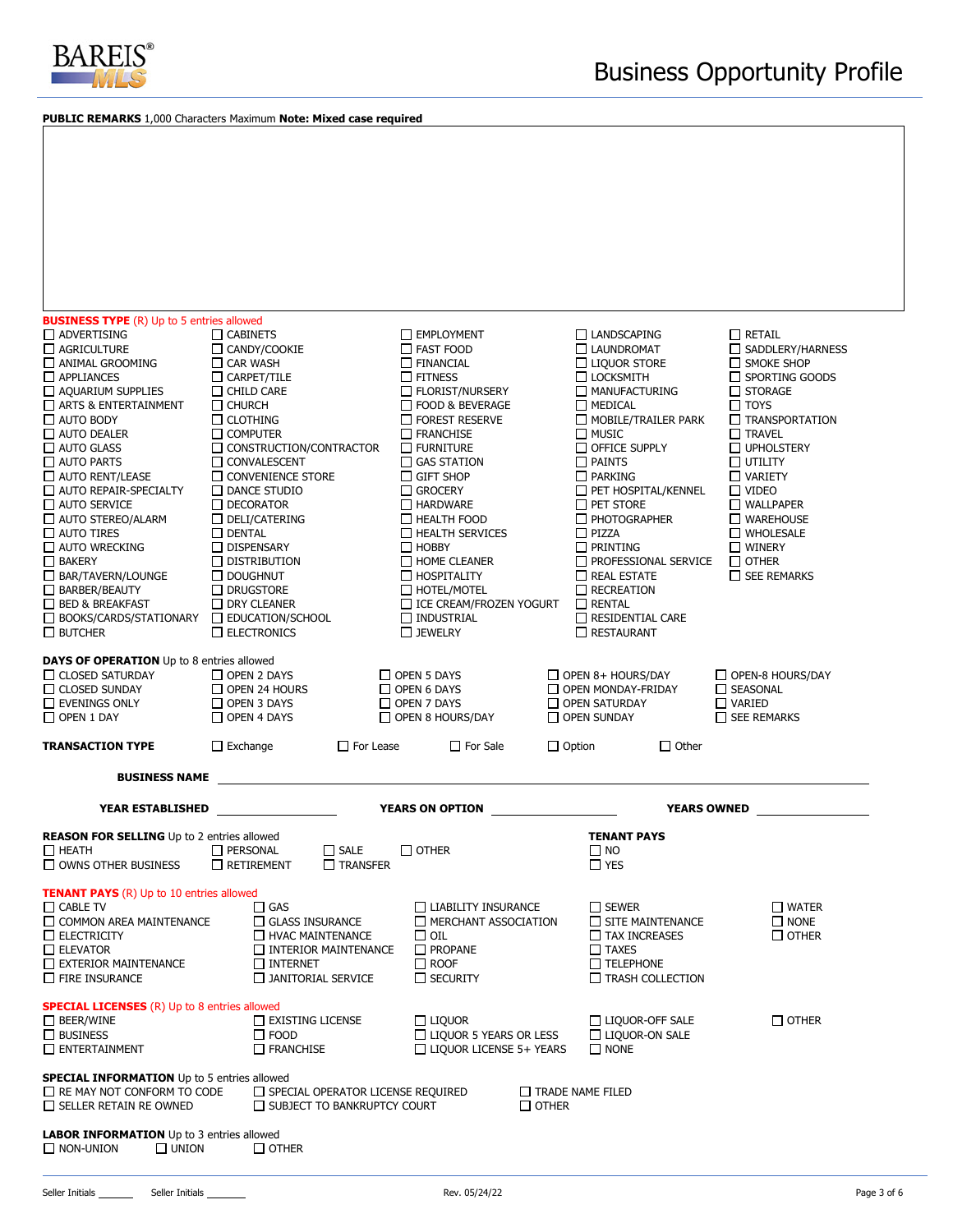

| <b>BUSINESS OPERATOR LAST NAME</b>                                                                                                                                                                             |                                                                            |                                               | <b>BUSINESS OPERATOR PHONE</b>                                                                   |                                                 |                                                                                 |                                                   |                                                                          |                      |
|----------------------------------------------------------------------------------------------------------------------------------------------------------------------------------------------------------------|----------------------------------------------------------------------------|-----------------------------------------------|--------------------------------------------------------------------------------------------------|-------------------------------------------------|---------------------------------------------------------------------------------|---------------------------------------------------|--------------------------------------------------------------------------|----------------------|
|                                                                                                                                                                                                                |                                                                            |                                               |                                                                                                  |                                                 |                                                                                 |                                                   |                                                                          |                      |
| <b>OWNERSHIP TYPE</b> Up to 1 entry allowed                                                                                                                                                                    |                                                                            |                                               |                                                                                                  |                                                 |                                                                                 |                                                   |                                                                          |                      |
| CORP-SUBCHAPTER                                                                                                                                                                                                | $\Box$ FRANCHISE                                                           |                                               | $\Box$ partnership                                                                               |                                                 | $\Box$ OTHER                                                                    |                                                   |                                                                          |                      |
| $\Box$ CORPORATION                                                                                                                                                                                             | $\Box$ JOINT VENTURE                                                       |                                               | $\Box$ SOLE PROPRIETOR                                                                           |                                                 |                                                                                 |                                                   |                                                                          |                      |
| <b>ROOM CAPACITY</b>                                                                                                                                                                                           |                                                                            |                                               | <b>SEATING CAPACITY</b>                                                                          |                                                 |                                                                                 |                                                   |                                                                          |                      |
| <b>ANNUAL SALARIES \$</b>                                                                                                                                                                                      |                                                                            |                                               | <b>ANNUAL UTILITY</b><br><b>EXPENSES</b> \$                                                      |                                                 |                                                                                 | <b>ANNUAL TELEPHONE</b>                           | <b>EXPENSES</b><br>\$                                                    |                      |
| <b>MANAGEMENT</b>                                                                                                                                                                                              | $\Box$ AVAILABLE                                                           | $\square$ OWNER                               | $\Box$ OTHER                                                                                     |                                                 |                                                                                 |                                                   |                                                                          |                      |
| <b>EMPLOYEES</b> Up to 8 entries allowed                                                                                                                                                                       |                                                                            |                                               |                                                                                                  |                                                 |                                                                                 |                                                   |                                                                          |                      |
| $\Box$ 1-5                                                                                                                                                                                                     |                                                                            | $\Box$ CORPORATE OPERATED                     | $\Box$ MANAGER                                                                                   |                                                 |                                                                                 | $\Box$ OWNER WORKS PART-TIME                      |                                                                          |                      |
| $\Box$ 11+<br>$\Box$ 6-10                                                                                                                                                                                      | $\Box$ Family                                                              | $\Box$ EMPLOYEES MUST BE LICENSED             |                                                                                                  | OWNER MANAGER<br>OWNER WILL STAY                | $\Box$ NONE<br>$\Box$ OTHER                                                     |                                                   |                                                                          |                      |
| $\Box$ absentee owner                                                                                                                                                                                          |                                                                            | INDEPENDENT CONTRACTOR                        |                                                                                                  | $\Box$ OWNER WILL TRAIN                         |                                                                                 | $\Box$ SEE REMARKS                                |                                                                          |                      |
| <b>BONDS/ASSESSMENTS/TAXES</b><br>$\Box$ UNKNOWN<br>$\Box$ YES*                                                                                                                                                |                                                                            |                                               |                                                                                                  |                                                 |                                                                                 |                                                   |                                                                          |                      |
| <b>BONDS/ASSESSMENTS/TAXES DESC Up to 5 entries allowed</b>                                                                                                                                                    |                                                                            |                                               |                                                                                                  |                                                 |                                                                                 | *If Yes, Bonds/Assessments/Taxes Desc is required |                                                                          |                      |
| $\Box$ 1911<br>$\Box$ 1915                                                                                                                                                                                     | <b>LOCAL ASSESSMENTS</b><br>$\Box$ MELLO ROOS                              |                                               | $\Box$ Transfer tax city<br>$\Box$ TRANSFER TAX COUNTY                                           |                                                 | $\Box$ other                                                                    | $\Box$ TRANSFER TAX PRIVATE                       | $\Box$ SEE REMARKS                                                       |                      |
| CITY TRANSFER TAX RATE ______________ % COUNTY TRANSFER TAX RATE ____________ %                                                                                                                                |                                                                            |                                               |                                                                                                  |                                                 |                                                                                 | <b>NEW TAXES EXPENSE</b>                          |                                                                          | $\frac{1}{2}$        |
| % OF OWNERSHIP BEING SOLD                                                                                                                                                                                      |                                                                            | %                                             |                                                                                                  |                                                 |                                                                                 |                                                   |                                                                          |                      |
|                                                                                                                                                                                                                |                                                                            |                                               |                                                                                                  |                                                 |                                                                                 |                                                   |                                                                          |                      |
| <b>FINANCIAL DATA SOURCE</b> Up to 3 entries allowed<br>$\Box$ ACCOUNTANT $\Box$ INCOMPLETE INFORMATION<br>$\square$ ESTIMATED                                                                                 | $\Box$ LIMITED INFORMATION                                                 |                                               | $\Box$ OWNER<br>$\Box$ PROJECTED                                                                 | $\square$ other                                 | $\Box$ TAX RETURN                                                               |                                                   |                                                                          |                      |
| <b>GROSS SCHEDULED</b><br><b>INCOME</b> $(R)$                                                                                                                                                                  | $\overline{\phantom{a}}$ . The same state $\overline{\phantom{a}}$         |                                               | <b>ANNUAL COST GOODS SOLD</b><br><b>ANNUAL ACCOUNTING</b>                                        | \$                                              |                                                                                 |                                                   | <b>LEASE DEPOSIT</b><br><b>AMOUNT</b>                                    |                      |
| <b>NET OPERATING INCOME</b>                                                                                                                                                                                    |                                                                            |                                               |                                                                                                  | <b>EXPENSE</b>                                  | $\updownarrow$                                                                  |                                                   | <b>RENT PER MONTH</b>                                                    |                      |
| <b>INSURANCE EXPENSE</b>                                                                                                                                                                                       | \$                                                                         |                                               | <b>ANNUAL ADVERTISING</b>                                                                        | <b>EXPENSE</b><br>\$                            |                                                                                 |                                                   | <b>PROFIT &amp; LOSS</b>                                                 | $\Box$ NO $\Box$ YES |
| <b>OTHER EXPENSE</b>                                                                                                                                                                                           |                                                                            |                                               | <b>LICENSES EXPENSE</b>                                                                          |                                                 |                                                                                 |                                                   | <b>OPERATING EXPENSE \$</b>                                              |                      |
| <b>ESTIMATED INVENTORY</b><br><b>AMOUNT</b>                                                                                                                                                                    | \$                                                                         |                                               | <b>TOTAL ACTUAL RENT</b>                                                                         | \$                                              |                                                                                 |                                                   | <b>OPTION RENEWABLE</b>                                                  | $\Box$ NO $\Box$ YES |
| <b>ESTIMATED LICENSE VALUE \$</b>                                                                                                                                                                              |                                                                            |                                               | <b>SUPPLIES EXPENSE</b>                                                                          |                                                 |                                                                                 |                                                   |                                                                          |                      |
| <b>OPTION TERMS</b> Up to 2 entries allowed<br>$\square$ 6-10%<br>$\Box$ CPI                                                                                                                                   | $\Box$ MARKET RATE<br>$\Box$ MORE THAN 10%                                 | $\square$ SAME RATE<br>$\Box$ SPECIFIC SET UP |                                                                                                  | $\Box$ OTHER                                    | $\Box$ UP TO 5%                                                                 |                                                   |                                                                          |                      |
| <b>LEASE TERM</b> Up to 1 entry allowed<br>$\Box$ 3-5 YEARS<br>$\Box$ -1 YEAR<br>$\Box$ 1-3 YEARS                                                                                                              | $\Box$ MONTH TO MONTH                                                      | $\Box$ NEGOTIABLE<br>$\Box$ PARTIAL           |                                                                                                  | $\Box$ PURCHASE OPTION<br>$\Box$ RENEWAL OPTION |                                                                                 | $\Box$ SUBLEASE<br>$\Box$ SEE REMARKS             |                                                                          |                      |
| <b>LEASE DEPOSIT</b> Up to 2 entries allowed<br>$\square$ 3 MONTHS<br>$\Box$ FIRST & LAST<br>NEGOTIABLE                                                                                                        | <b>T</b> FIXED AMOUNT                                                      | $\Box$ REQUIRED<br>$\Box$ NONE                |                                                                                                  | $\square$ other                                 |                                                                                 |                                                   |                                                                          |                      |
| <b>EXISTING LEASE TYPE</b> Up to 3 entries allowed<br>$\Box$ 1 <sup>ST</sup> RIGHT REFUSAL<br>$\Box$ ASSIGNABLE<br>$\Box$ BASE RENT +% SALE<br>$\Box$ COMMON AREA MAINTENANCE $\Box$ GROSS<br>O CPI ADJUSTMENT | $\Box$ EQUIPMENT<br>$\Box$ FLAT RENT<br>$\Box$ Full<br>$\Box$ GROUND LEASE |                                               | $\Box$ LEASE ESCALATOR(S)<br>$\Box$ PRIMARY LEASE<br>$\Box$ NET<br>$\square$ NEW<br>$\square$ NN |                                                 | $\square$ NNN<br>$\Box$ PERCENTAGE<br>$\Box$ RENEWABLE<br>$\Box$ STRAIGHT LEASE | $\Box$ SECURITY DEPOSIT REQUIRED                  | $\Box$ TAX INCREASE<br>$\Box$ NONE<br>$\Box$ OTHER<br>$\Box$ SEE REMARKS |                      |
| <b>FINANCIAL DATA VERIFIED</b>                                                                                                                                                                                 | $\square$ NO                                                               | $\Box$ YES                                    |                                                                                                  |                                                 |                                                                                 |                                                   |                                                                          |                      |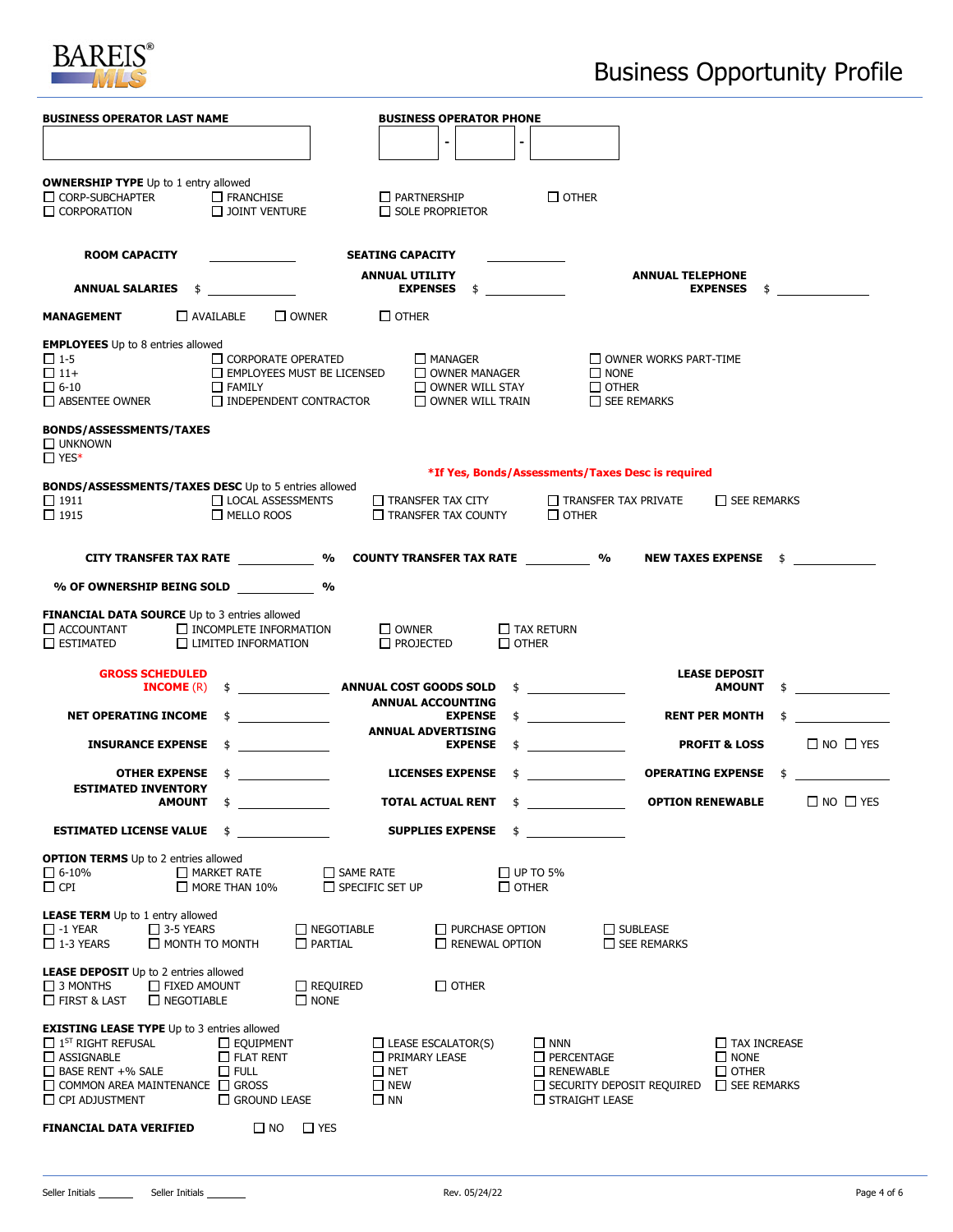

## Business Opportunity Profile

| <b>INCLUSIONS</b> Up to 8 entries allowed                  |                                                 |                  |                                              |                                     |                         |                         |                                        |                                         |                                    |
|------------------------------------------------------------|-------------------------------------------------|------------------|----------------------------------------------|-------------------------------------|-------------------------|-------------------------|----------------------------------------|-----------------------------------------|------------------------------------|
| $\Box$ ACCOUNTS RECEIVABLE                                 | $\Box$ COVENANT                                 |                  | $\Box$ GOODWILL                              |                                     |                         | $\Box$ LICENSE          |                                        |                                         | $\Box$ REAL ESTATE                 |
| $\Box$ BUILDING<br>$\Box$ CONFORM USE                      | $\Box$ EXISTING SIGNS                           |                  | □ INVENTORY                                  |                                     |                         |                         | MANAGEMENT CONSULTANT AGMT             |                                         | SPECIAL PERMITS                    |
| $\Box$ CORPORATION                                         | $\Box$ FIXTURES & EQUIPMENT<br>$\Box$ FRANCHISE |                  | $\Box$ LAND<br>$\Box$ LEASEHOLD IMPROVEMENTS |                                     |                         | $\square$ NAME          | NON-COMPETITION AGMT                   |                                         | $\Box$ OTHER<br>$\Box$ SEE REMARKS |
|                                                            |                                                 |                  |                                              |                                     |                         |                         |                                        |                                         |                                    |
| <b>FLOORING</b> (R) Up to 8 entries allowed                |                                                 |                  |                                              |                                     |                         |                         |                                        |                                         |                                    |
| $\Box$ Brick<br>$\Box$ CONCRETE                            |                                                 |                  | $\Box$ HEAVY DUTY                            | $\square$ tile                      |                         | $\Box$ VINYL            |                                        | $\Box$ OTHER                            |                                    |
| $\Box$ CARPET                                              | $\Box$ CONCRETE SLAB                            | <b>LINOLEUM</b>  |                                              | $\Box$ UNFINISHED                   |                         | $\square$ WOOD          |                                        |                                         |                                    |
|                                                            |                                                 |                  |                                              |                                     |                         |                         |                                        |                                         |                                    |
| <b>WALLS</b> Up to 3 entries allowed<br>$\Box$ COMMON WALL | $\square$ METAL                                 | $\Box$ PLASTER   |                                              |                                     | $\Box$ UNFINISHED       |                         | $\square$ NONE                         |                                         |                                    |
| $\Box$ CONCRETE BLOCK                                      | $\Box$ PANELED                                  | $\Box$ SHEETROCK |                                              | $\Box$ WOOD                         |                         |                         | $\Box$ OTHER                           |                                         |                                    |
|                                                            |                                                 |                  |                                              |                                     |                         |                         |                                        |                                         |                                    |
| <b>LOCATION</b> (R) Up to 8 entries allowed                |                                                 |                  |                                              |                                     |                         |                         |                                        |                                         |                                    |
| $\Box$ AIRPORT NEARBY                                      | <b>DOWNTOWN COMMERCIAL</b>                      |                  |                                              | $\Box$ LIGHT RAIL NEARBY            |                         |                         | $\Box$ RAILROAD SPUR                   |                                         | $\Box$ UNKNOWN                     |
| $\Box$ BART NEARBY                                         | $\Box$ FREE STANDING                            |                  | $\Box$ MALL                                  |                                     |                         |                         | $\Box$ RESIDENTIAL AREA                |                                         | $\Box$ OTHER                       |
| $\Box$ BUSINESS PARK                                       | $\Box$ FREEWAY NEARBY                           |                  | $\Box$ MID BLOCK                             |                                     |                         |                         | RESTAURANT NEARBY                      |                                         | $\Box$ SEE REMARKS                 |
| $\Box$ CITY                                                | HOSPITAL NEARBY                                 |                  |                                              | NEIGHBORHOOD COMMERCIAL             |                         |                         | $\Box$ RURAL                           |                                         |                                    |
| $\Box$ COMMERCIAL                                          | $\Box$ IN HOME                                  |                  |                                              | $\Box$ PROCESSIONAL COMPLEX         |                         |                         |                                        | SHOPPING CENTER NEARBY                  |                                    |
| $\Box$ COUNTY                                              | $\Box$ INDUSTRIAL AREA                          |                  |                                              | $\Box$ PUBLIC TRANSPORTATION NEARBY |                         |                         | $\Box$ STRIP CENTER                    |                                         |                                    |
|                                                            |                                                 |                  |                                              |                                     |                         |                         |                                        |                                         |                                    |
| <b>COOLING</b> Up to 5 entries allowed<br>$\Box$ CENTRAL   | $\Box$ DUCTLESS                                 |                  | $\Box$ MULTIUNITS                            |                                     | $\Box$ ROOM AIR         |                         |                                        | $\Box$ NONE                             |                                    |
| $\Box$ COMMON AIR                                          | $\square$ EVAPORATIVE COOLER                    |                  | $\Box$ MULTIZONE                             |                                     |                         | $\Box$ WINDOW UNIT(S)   |                                        | $\Box$ SEE REMARKS                      |                                    |
|                                                            |                                                 |                  |                                              |                                     |                         |                         |                                        |                                         |                                    |
| <b>HEATING</b> Up to 8 entries allowed                     |                                                 |                  |                                              |                                     |                         |                         |                                        |                                         |                                    |
| □ BASEBOARD                                                | <b>T</b> FLOOR FURNACE                          |                  | $\Box$ MULTIZONE                             |                                     | $\Box$ PROPANE          |                         |                                        | $\square$ STEAM                         | $\Box$ OTHER                       |
| $\Box$ CENTRAL                                             | $\Box$ HEAT PUMP                                |                  | $\Box$ NATURAL GAS                           |                                     | $\Box$ RADIANT          |                         |                                        | $\Box$ STOVE HEATER(S)                  |                                    |
| $\Box$ DUCTLESS                                            | $\Box$ HOT WATER                                |                  | $\square$ NO HEAT                            |                                     | $\Box$ SEPARATE         |                         |                                        | WALL FURNACE                            |                                    |
| $\Box$ ELECTRIC                                            | $\Box$ MULTIUNITS                               |                  | $\Box$ OIL                                   |                                     |                         | $\Box$ SOLAR HEATING    |                                        | $\Box$ WOOD STOVE                       |                                    |
|                                                            |                                                 |                  |                                              |                                     |                         |                         |                                        |                                         |                                    |
| <b>CONSTRUCTION MATERIALS</b> Up to 10 entries allowed     |                                                 |                  |                                              |                                     |                         |                         |                                        |                                         |                                    |
| $\Box$ BLOCK                                               | $\Box$ BRICK VENEER                             |                  | $\Box$ GLASS                                 |                                     | $\square$ METAL         |                         | $\square$ STUCCO                       | $\square$ WOOD                          |                                    |
| $\Box$ Brick                                               | $\Box$ CONCRETE                                 |                  | MASONRY                                      |                                     | $\Box$ steel            |                         | $\Box$ TILT-UP                         | $\square$ other                         |                                    |
| <b>FOUNDATION</b> Up to 5 entries allowed                  |                                                 |                  |                                              |                                     |                         |                         |                                        |                                         |                                    |
| $\Box$ BLOCK                                               | $\Box$ COMBINATION                              |                  | $\Box$ CONCRETE PERIMETER                    |                                     |                         | $\Box$ PILLAR/POST/PIER | $\square$ NONE                         |                                         |                                    |
| $\Box$ BRICK/MORTAR                                        | $\Box$ CONCRETE                                 |                  | $\Box$ MASONARY PERIMETER                    |                                     | $\Box$ RAISED           |                         | $\Box$ OTHER                           |                                         |                                    |
| $\Box$ CAPPED BRICK                                        | $\Box$ CONCRETE GRID                            |                  | $\Box$ PILING                                |                                     | $\Box$ SLAB             |                         |                                        | $\Box$ SEE REMARKS                      |                                    |
|                                                            |                                                 |                  |                                              |                                     |                         |                         |                                        |                                         |                                    |
| <b>ROOF</b> Up to 3 entries allowed                        |                                                 |                  |                                              |                                     |                         |                         |                                        |                                         |                                    |
| $\Box$ BITUMEN                                             | $\Box$ ELASTOMERIC                              |                  | $\Box$ SHAKE                                 |                                     | $\Box$ TAR/GRAVEL       |                         | $\square$ other                        |                                         |                                    |
| $\Box$ CEMENT                                              | $\square$ FOAM                                  |                  | $\Box$ Shingle                               |                                     | $\square$ tile          |                         |                                        |                                         |                                    |
| $\Box$ COMPOSITION                                         | $\square$ METAL                                 |                  | $\Box$ SLATE                                 |                                     | $\Box$ NONE             |                         |                                        |                                         |                                    |
| <b>ACCESSIBILITY FEATURES</b> Up to 6 entries allowed      |                                                 |                  |                                              |                                     |                         |                         |                                        |                                         |                                    |
| $\Box$ ACCESSIBLE APPROACH WITH RAMP                       |                                                 |                  | $\Box$ ACCESSIBLE ELEVATOR INSTALLED         |                                     | $\Box$ KITCHEN CABINETS |                         | $\Box$ VARIES BY UNIT                  |                                         | $\square$ other                    |
| $\Box$ ACCESSIBLE BATHROOM(S)                              | $\Box$ ACCESSIBLE KITCHEN                       |                  |                                              |                                     | $\Box$ PARKING          |                         | $\Box$ WHEELCHAIR ACCESS               |                                         | $\Box$ SEE REMARKS                 |
| $\square$ ACCESSIBLE DOORS                                 | $\Box$ GRAB BARS                                |                  |                                              |                                     | $\Box$ SHOWER(S)        |                         | $\square$ NONE                         |                                         |                                    |
|                                                            |                                                 |                  |                                              |                                     |                         |                         |                                        |                                         |                                    |
| <b>UTILITIES</b> Up to 7 entries allowed                   |                                                 |                  |                                              |                                     |                         |                         |                                        |                                         |                                    |
| $\Box$ CABLE AVAILABLE                                     | $\Box$ DSL AVAILABLE                            |                  |                                              | INTERNET AVAILABLE                  |                         | $\square$ oil           |                                        |                                         | $\Box$ TV ANTENNA                  |
| $\Box$ CABLE CONNECTED                                     | $\Box$ GENERATOR                                |                  |                                              | $\Box$ PRIMARY METER(S)             |                         |                         | PHONE-MULTI WIRING                     |                                         | $\Box$ NONE                        |
| $\Box$ DISH ANTENNA                                        | $\Box$ HOT WATER                                |                  |                                              | NATURAL GAS CONNECTED               |                         |                         | $\Box$ SEPARATE METER(S)               |                                         | $\Box$ OTHER                       |
|                                                            |                                                 |                  |                                              |                                     |                         |                         |                                        |                                         |                                    |
| <b>ELECTRIC</b> Up to 5 entries allowed                    | $\Box$ 200 to 400 AMP SERVICE $\Box$ 440 VOLTS  |                  |                                              |                                     |                         |                         |                                        |                                         |                                    |
| $\Box$ 1 PHASE<br>$\Box$ 100 AMP SERVICE                   | $\square$ 220 VOLTS                             |                  | $\Box$ 60-AMP SERVICE                        |                                     |                         | $\Box$ PASSIVE SOLAR    | $\Box$ PHOTOVOLTAICS SELLER OWNED      | $\Box$ PV-OFF GRID<br>$\Box$ PV-ON GRID |                                    |
| $\Box$ 150 AMP SERVICE                                     | $\square$ 3 PHASE                               | $\Box$ 880 VOLTS |                                              |                                     |                         |                         | $\Box$ PHOTOVOLTAICS THIRD-PARTY OWNED |                                         | $\Box$ SEPARATE ELECTRIC METER     |
| $\Box$ 2 PHASE                                             | $\Box$ 400+ AMP SERVICE                         |                  | $\Box$ PRIMARY ELECTRIC METER                |                                     |                         | PV-BATTERY BACKUP       |                                        |                                         |                                    |
|                                                            |                                                 |                  |                                              |                                     |                         |                         |                                        |                                         |                                    |
| <b>WATER SOURCE</b> Up to 3 entries allowed                |                                                 |                  |                                              |                                     |                         |                         |                                        |                                         |                                    |
| ABANDONED WELL                                             | $\Box$ MUTUAL                                   |                  | $\Box$ SHARED WELL                           |                                     | $\Box$ UNTREATED        |                         |                                        | $\square$ NONE                          |                                    |
| $\Box$ FILTERED                                            | $\Box$ PRIVATE                                  |                  | $\Box$ STORAGE TANK                          |                                     |                         | $\Box$ WATER DISTRICT   |                                        | $\Box$ OTHER                            |                                    |
| $\Box$ IRRIGATION DISTRICT                                 | $\Box$ PUBLIC                                   |                  | $\Box$ TREATMENT EQUIPMENT                   |                                     | $\square$ well          |                         |                                        | $\Box$ SEE REMARKS                      |                                    |
|                                                            |                                                 |                  |                                              |                                     |                         |                         |                                        |                                         |                                    |
| <b>SEWER</b> Up to 5 entries allowed                       |                                                 |                  |                                              |                                     |                         |                         |                                        |                                         |                                    |
| $\Box$ ENGINEERED SEPTIC                                   | $\Box$ PRIVATE SEWER                            |                  |                                              | $\Box$ SEPTIC CONNECTED             |                         |                         | $\Box$ SEPTIC SYSTEM                   | $\Box$ NONE                             |                                    |
| $\Box$ HOLDING TANK                                        | $\Box$ PUBLIC SEWER                             |                  | $\Box$ SEPTIC PUMP                           |                                     |                         |                         | $\Box$ SEWER CONNECTED                 | $\square$ other                         |                                    |